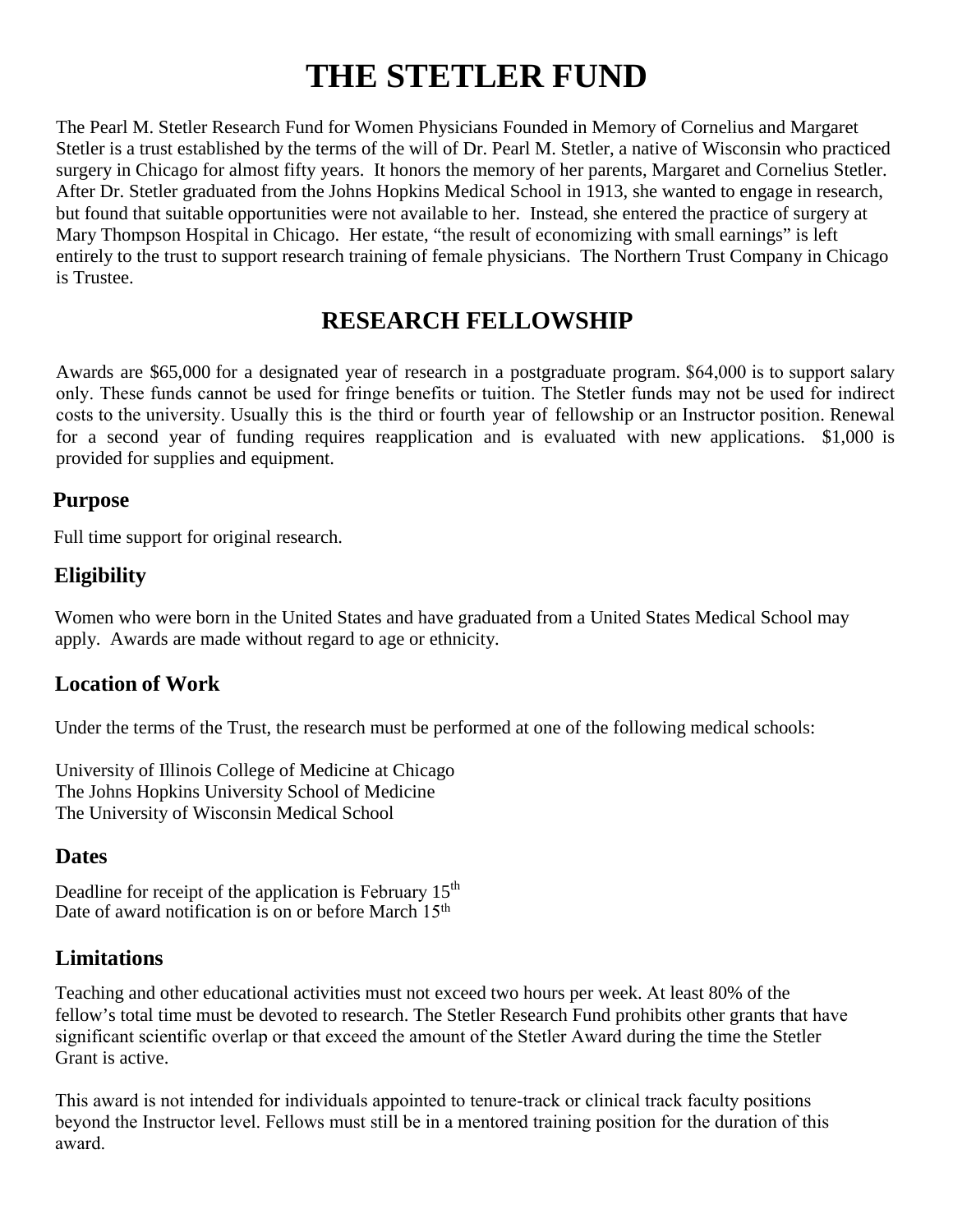# The Pearl M. Stetler Research Fund

# Fellowship Application

(Please return original and email a pdf copy per application)

| 1.               | Date of application: $\frac{\sqrt{1-\frac{1}{2}}}{\sqrt{1-\frac{1}{2}}}$                                                                                                                                                       |
|------------------|--------------------------------------------------------------------------------------------------------------------------------------------------------------------------------------------------------------------------------|
| 2.               |                                                                                                                                                                                                                                |
| 3.               | Title of proposed research:                                                                                                                                                                                                    |
|                  |                                                                                                                                                                                                                                |
|                  |                                                                                                                                                                                                                                |
| $\overline{4}$ . | First<br>Initial<br>Last                                                                                                                                                                                                       |
|                  |                                                                                                                                                                                                                                |
| 5.               | Social Security #: $\frac{1}{\sqrt{1-\frac{1}{2}}}\frac{1}{\sqrt{1-\frac{1}{2}}}}$                                                                                                                                             |
| 6.               |                                                                                                                                                                                                                                |
| 7.               |                                                                                                                                                                                                                                |
| 8.               | Address                                                                                                                                                                                                                        |
|                  |                                                                                                                                                                                                                                |
|                  | <u> 1989 - Johann Barbara, martin amerikan basar dan berasal dalam basar dalam basar dalam basar dalam basar dala</u>                                                                                                          |
|                  |                                                                                                                                                                                                                                |
| 9.               | Phone #: $\frac{1}{\frac{W_0}{k}}$                                                                                                                                                                                             |
| 10.              | $\text{Fax } \#: (\_\_\_\_\_\_\_--\_\_$                                                                                                                                                                                        |
| 11.              |                                                                                                                                                                                                                                |
| 12.              | Institute where research is to be performed:                                                                                                                                                                                   |
| 13.              | Current professional appointment and activities: Universe of the contract of the contract of the contract of the contract of the contract of the contract of the contract of the contract of the contract of the contract of t |
|                  |                                                                                                                                                                                                                                |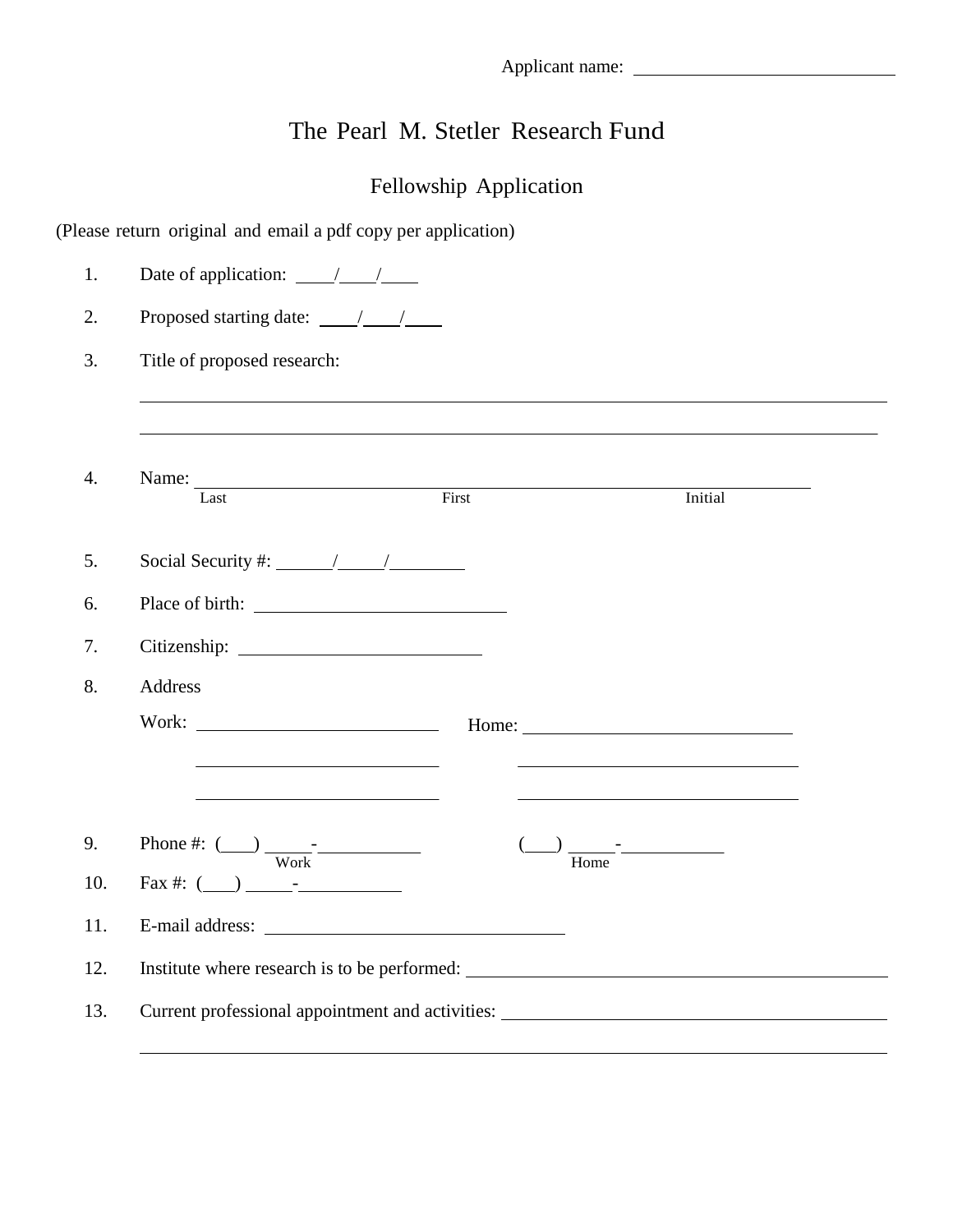14. Education, Professional Training and Research Experience:

| Date | <b>Institution and Location</b> | Degree | Field |
|------|---------------------------------|--------|-------|
|      |                                 |        |       |
|      |                                 |        |       |
|      |                                 |        |       |
|      |                                 |        |       |
|      |                                 |        |       |

15. Honors:

16. Previous research support:

17. Current and pending research support:

18. Publications (if provided in CV as attachment, check here  $\Box$ )

| 19. | Name of Preceptor: | ----<br>ханк |  |
|-----|--------------------|--------------|--|
|     |                    |              |  |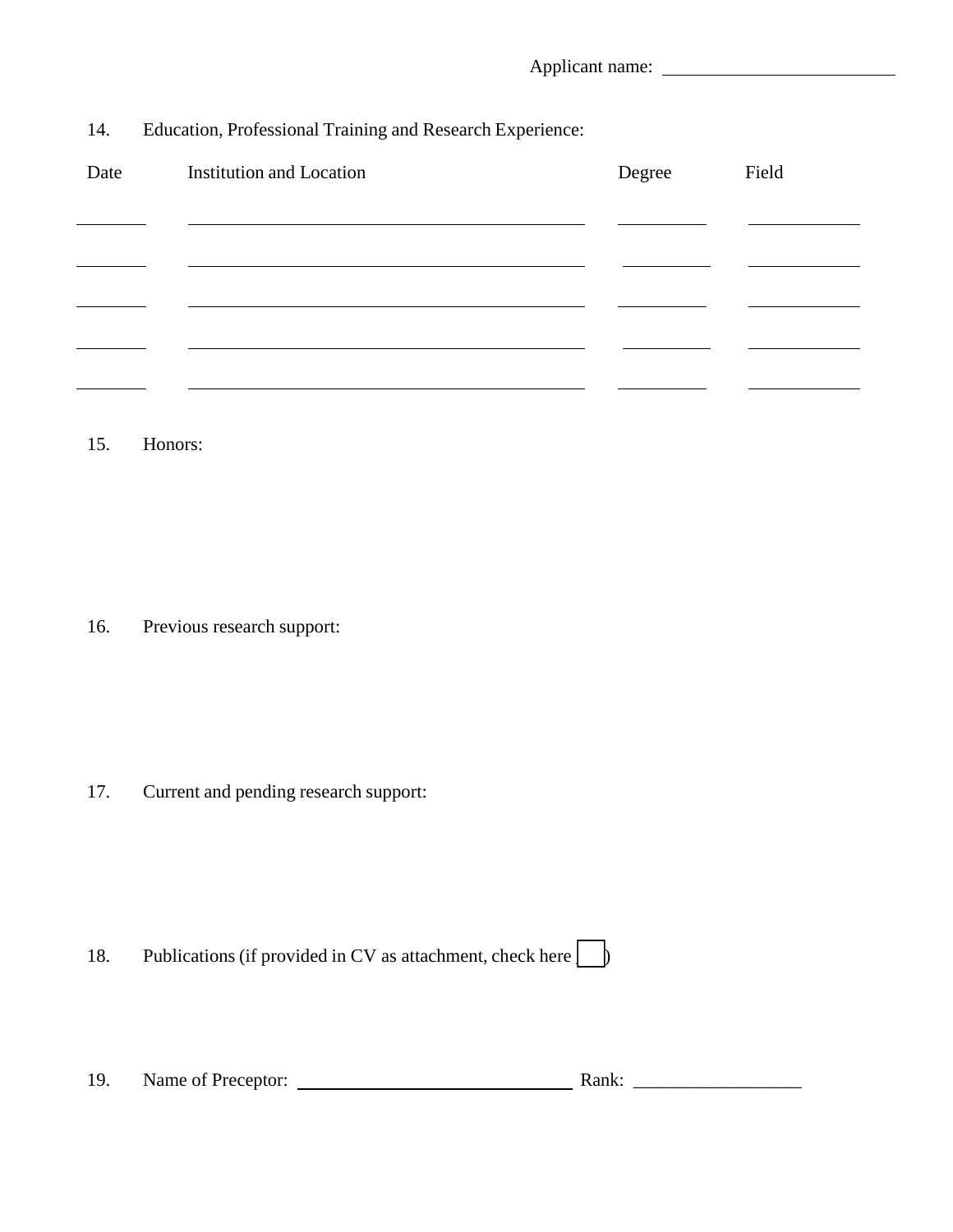20. Recommendations: List the names of three (3) individuals who can be contacted concerning your qualifications as they relate to the proposed research. Please have three (3) recommendations emailed directly to mmccor16@jhmi.edu and copy gukwuom1@jhmi.edu at the time of application. The letter from the applicant's Division Chief/Department Chair may also be used as one of the recomendations to fulfill this requirement.

One of the letters should be from your primary research mentor and should include a discussion of the applicant's role in the overall research program, a brief mentorship plan, a plan for transition to independence at the conclusion of this award, and a discussion of the mentor's track record and mentorship.

|    | Name | Address | Phone# | Position |
|----|------|---------|--------|----------|
| 1. |      |         |        |          |
| 2. |      |         |        |          |
| 3. |      |         |        |          |

21. Briefly describe your future career plans (short term and long term). Include a discussion of your plans to transition to an independent research career and describe how this award will facilitate your short term career goals. Limit to 400 words or less.